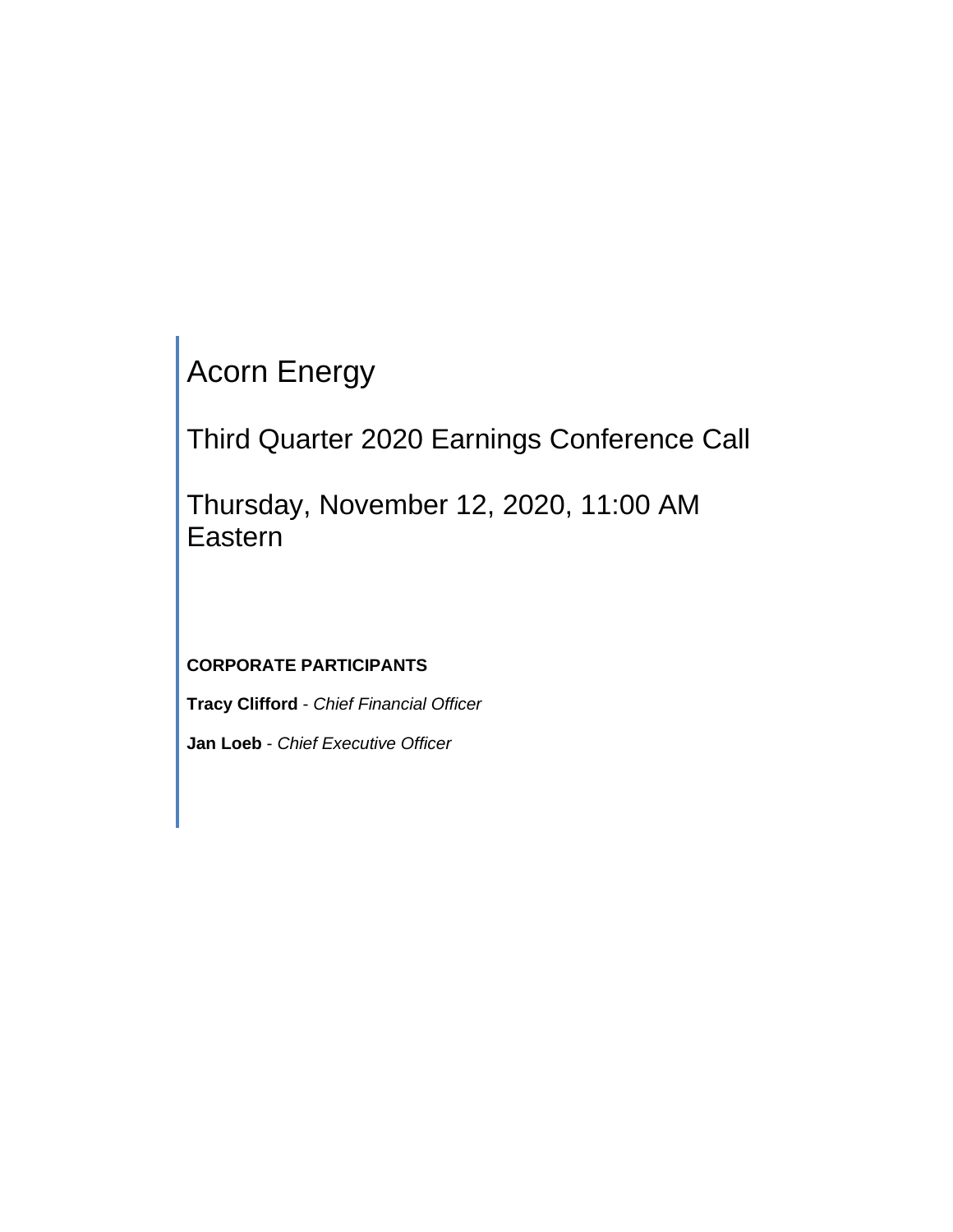#### **PRESENTATION**

#### **Operator**

Good day ladies and gentlemen. Welcome to the Acorn Energy third-quarter conference call. At this time, all participants are in a listen-only mode. Later we will conduct a question and answer session, and instructions will be given at that time. As a reminder, today's conference is being recorded. I would like now to turn the conference over to Tracy Clifford, CFO of Acorn Energy, and COO of OmniMetrix subsidiary. Please go ahead.

#### **Tracy Clifford**

Thank you, and welcome everyone to today's conference call. As a reminder, many of the statements made in today's prepared remarks or in response to your questions may be forwardlooking. These statements are subject to various risks and uncertainties. For example, the operating and financial performance of the company in 2020 and future years is subject to factors, such as risks associated with disruptions to business operations and customer demand resulting from the impact of the COVID-19 pandemic; executing the company's operating strategy, maintaining high renewal rates, growing its customer base, changes in technology, changes in the competitive environment, financial and economic risks as well as having access to sufficient capital for growth.

Forward-looking statements are based on management's beliefs as well as assumptions made using information currently available to management pursuant to the Safe Harbor provisions of the Private Securities Litigation Reform Act of 1995. There are no assurances that Acorn or OmniMetrix will be able to achieve their growth goals in 2020, nor in future years. The company also undertakes no obligation to disclose any revisions to these forward-looking statements to reflect events or circumstances after the date made. A full discussion of the risks and uncertainties that may affect the company is included in the Risk Factors on Acorn's Form 10-K as filed with the Securities and Exchange Commission.

I will now hand the call over to Jan Loeb, CEO of Acorn. Jan?

#### **Jan Loeb**

Thank you, Tracy, and good morning to those joining our call. Just to review the financials from a high level, the company achieved 9% year over year revenue growth in the third quarter with high-margin recurring monitoring, services revenue increasing 15%. This high-margin revenue drove a 17% increase in gross profits to \$1,077,000 in the quarter from \$922,000 in Q3 2019, allowing us to substantially reduce our operating loss to \$23,000 from \$121,000 in Q3 '19. Our cash balance increased by \$206,000 to \$1,966,000. Given our performance and trends, we believe we have laid the groundwork to generate positive cash flow and reach consolidated net profitability in 2021. This is particularly important milestone for Acorn considering our over \$70 million of net operating loss tax carryforwards, which would largely shield corporate income from federal and state taxes providing a substantial benefit to future net income and cash flow generation.

Once again, I would like to take the opportunity to thank the entire OmniMetrix team for all of their efforts over the past several months as we have worked through the challenges of COVID-19. We continue to adhere to CDC guidelines in our facility and at client sites for the health and safety of our employees and customers. While we have remained fully operational without any employees furloughs, we did endure significant halt in business development dialogues, particularly within our corrosion protection our CP business as large gas pipeline operators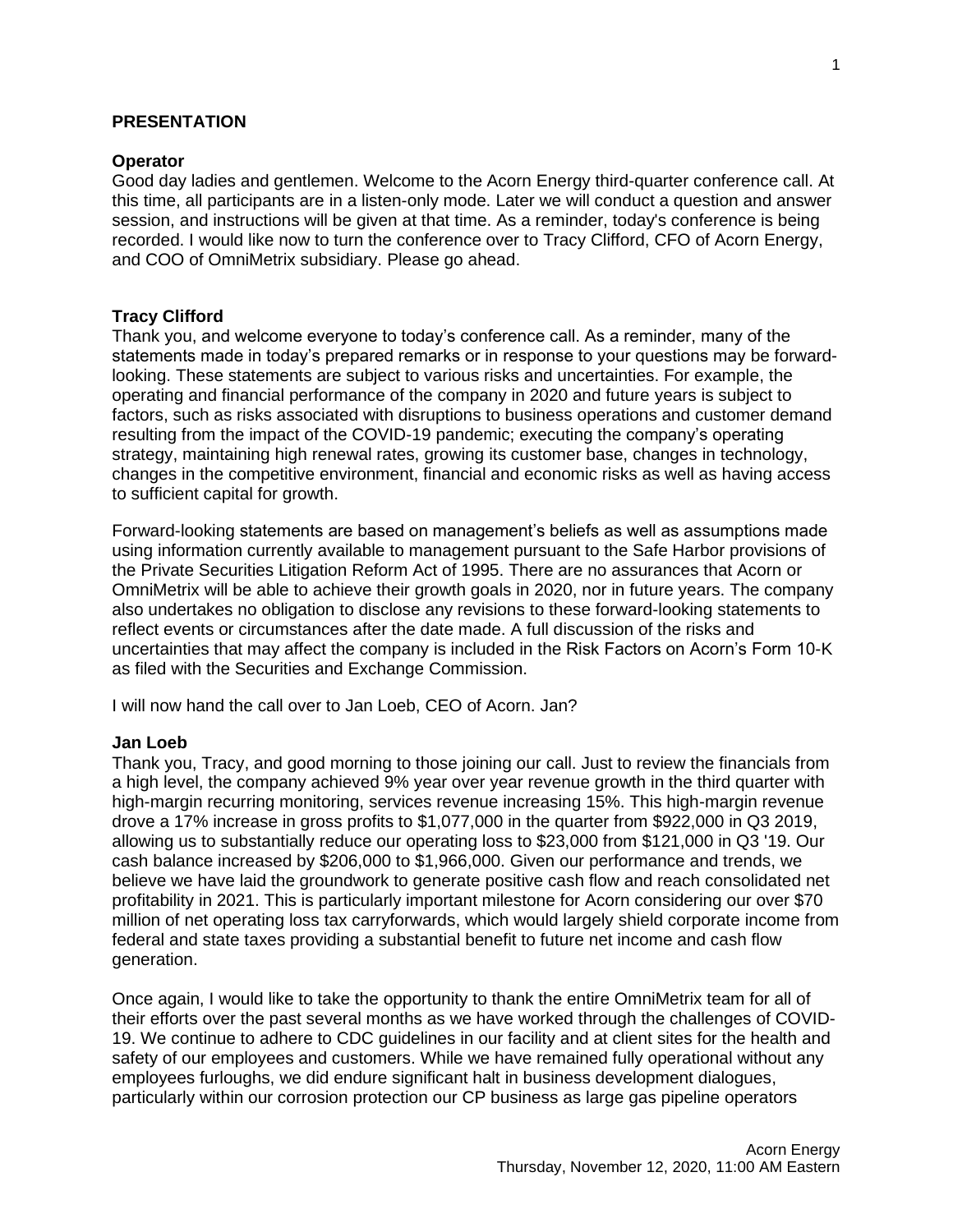suspended vendor meetings. Suspension of new business activity in this segment which tends to have a lower sales cycle than power generation has of course negatively impacted our ability to sell new monitoring product sales and to add new monitoring endpoints.

The good news is in CP, we are beginning to see re-engagement and meetings and sales dialogues. Revenue in this segment was hardest hit in Q2 when sales were down 36% yearover-year but the decline moderated in Q3 with sales down 14% versus Q3 2019. We believe this segment is stabilizing and expect a return to growth in 2021, assuming the pandemic subsides and more normal business activities resume in the CP segment, particularly with our large customers and customer prospects.

As the CP segment stabilizes and returns to growth, we believe we are well-positioned to return to a 20% revenue growth trajectory for the full company next year, and this is our goal. Importantly our strong balance sheet ensures we have the necessary capital to support our growth initiatives.

As we have discussed previously, we have brought on several new products to support our growth, including our smart annunciator product that provides customers with remote status updates on critical electrical systems as well as our Air Guard air compressor monitoring solution. This month we launched our new OmniPro data management software for our CP segment. The next generation OmniPro system builds upon prior capabilities and enhancing the effectiveness of our Hero 2 rectifier monitor and our Patriot and Patriot Plus test station monitors while also allowing customers to import non-OmniMetrix data. As a result, the solution enables centralized tracking of critical data and assets on a hardware-agnostic basis extending our technology leadership within the pipeline industry.

For those who are familiar with our quarterly calls, we utilize cash basis sales as a performance measure to supplement our GAAP reported revenue and revenue growth trends. Cash basis sales differ from GAAP revenue because we defer and recognize revenue from hardware sales over a three-year period, and we defer and recognize revenue from monitoring contracts over the period of service, which is typically one year.

We normally invoice upon hardware shipment or monitoring renewal and collect cash typically within 30 days, creating a difference between cash sales and GAAP revenue. The difference between cash basis sales and GAAP revenue is larger during periods when we are able to be active in the new business generation. This difference has contracted given the impact of COVID-19 on our pace of new hardware sales.

In Q3 2020 total cash basis sales grew 4% to \$1,674,000 as compared to \$1,614,000 in Q3 2019. We are encouraged that we were able to grow our sales volume despite the impact of COVID-19 on development opportunities. This compares to 1% cash sales growth for the ninemonth 2020 compared to 2019.

In our power generation segment, which focuses on the monitoring (INAUDIBLE) generates commercial and residential accounts, our cash basis sales WAS essentially flat at \$1.4 million in Q3 20 and the year-ago period. Cash basis sales in our CP segment increased by \$110,000 or 59% as restrictions on travel and sales interaction eased and due to the timing of larger orders and some pent-up demand from earlier in the year. Prior to the COVID disruption, our sales team was making considerable progress building a solid pipeline of customer trials in the CP segment, and we still have approximately two times the number of customer trials in the field than we had last year.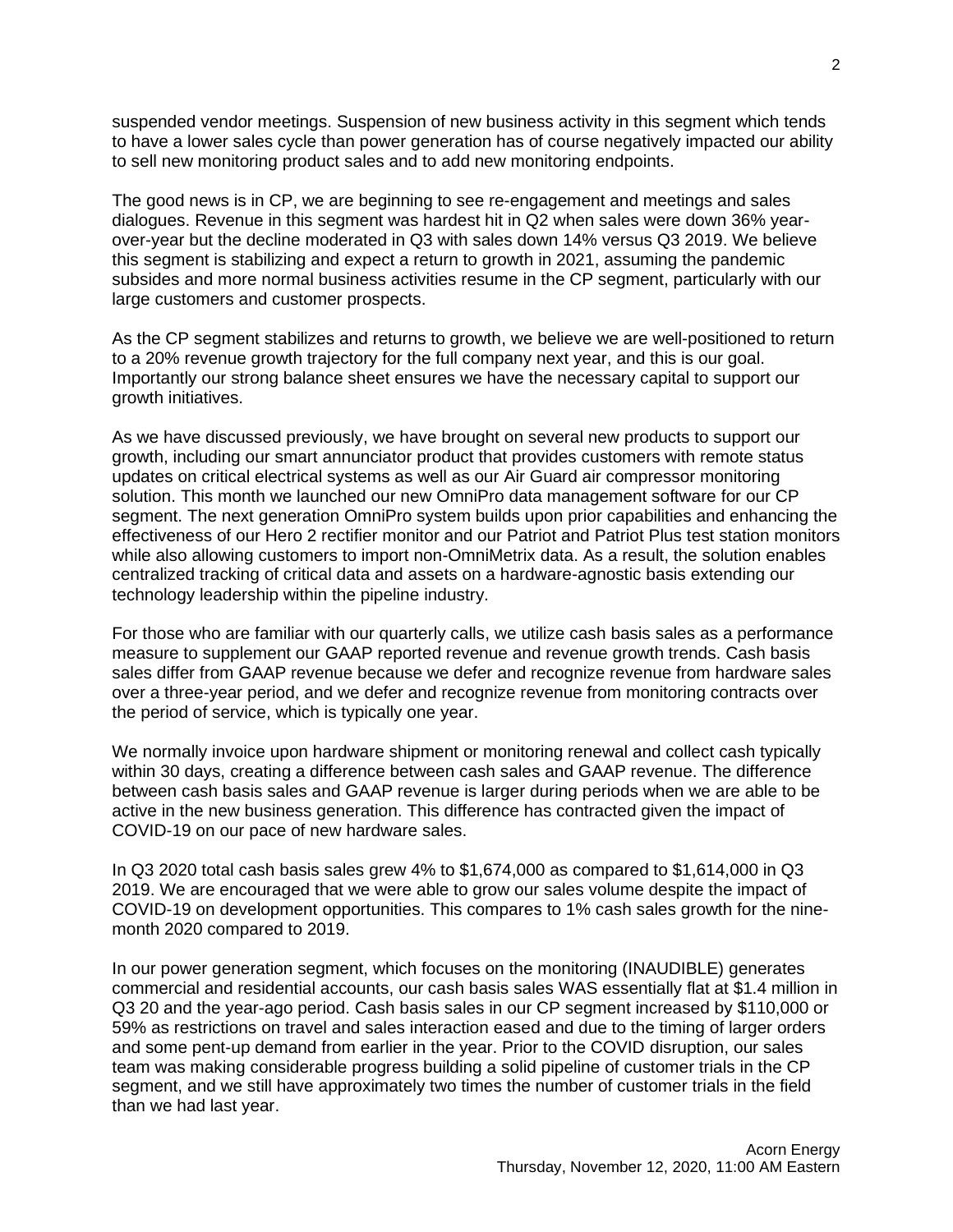We remain focused on converting these trials into deployments over time. We also continue to see signs that increasingly severe weather patterns and natural disasters such as hurricanes and wildfires are disrupting our aging power grids leaving millions of businesses and people without power often for days or weeks.

The increasing incidence of power outages is proving to be powerful drivers for installation of backup generators growing the base of potential endpoints to offer our monitoring control products and services. This trend, combined with the very limited penetration of backup generators in both commercial and consumer settings, are important demand drivers underlying our long-term growth outlook.

We believe remote monitoring control has a very compelling value proposition as our technology and services enable our customers to manage mission-critical industrial equipment much more cost-effectively and safely. Our customers can substantially reduce the number of people and travel required to manage their disparate assets over wide and remote areas. These benefits have become even more compelling within the constraints and safety requirements posed by the COVID-19 pandemic.

Finally, I wanted to stress that since I joined Acorn as CEO, we have focused our efforts on progressing the company to achieve positive cash flow and profitability on a consolidated basis. We came very close to achieving that goal in the second and third quarter and are confident that our strategy and efforts to further strengthen our financial performance should position us to achieve these important goals over the next few quarters assuming the economy continues to reopen. Our goal is to be solidly in the black in 2021, both from a net income and cash flow standpoint.

Given the opportunities we see, our healthy cash position, and my confidence in the OmniMetrix team, and the value we provide to our customers I am very enthusiastic about our business and our prospects going forward. Now I will turn the call back to Tracy Clifford, our CFO, to go over Q3 financials in more detail. Tracy?

### **Tracy Clifford**

Thanks, Jan. Today, we released our third quarter and nine months ended September 30, 2020, results in a press release this morning, and we also filed our 10K with the SEC. I will review some of the highlights from our GAAP basis results as reported in as compared to the prior year period Q3 2019.

OmniMetrix's Q3 revenue increased 9% over Q3 2019 to \$1.5 million on strength in our largest power generation which increased 16% or \$172,000. The increase was partially offset by a decline on a GAAP basis of \$41,000 or 14% in our smaller CP segment. Gross profit grew 17% to \$1,077,000 in Q3 20 versus \$922,000 in Q3 2019. The increase in gross profit was principally attributable to a mix of revenue that included more monitoring, which is a significantly higher gross margin than hardware revenue.

Consequently gross margin improved to approximately 71% in Q3 '20 versus 67% in Q3 '19. Operating expenses increased 6% at OmniMetrix to \$867,000 in Q3 '20 over the prior year period primarily due to an increase in personnel cost, spend related to IT infrastructure and R&D investments for the new product development.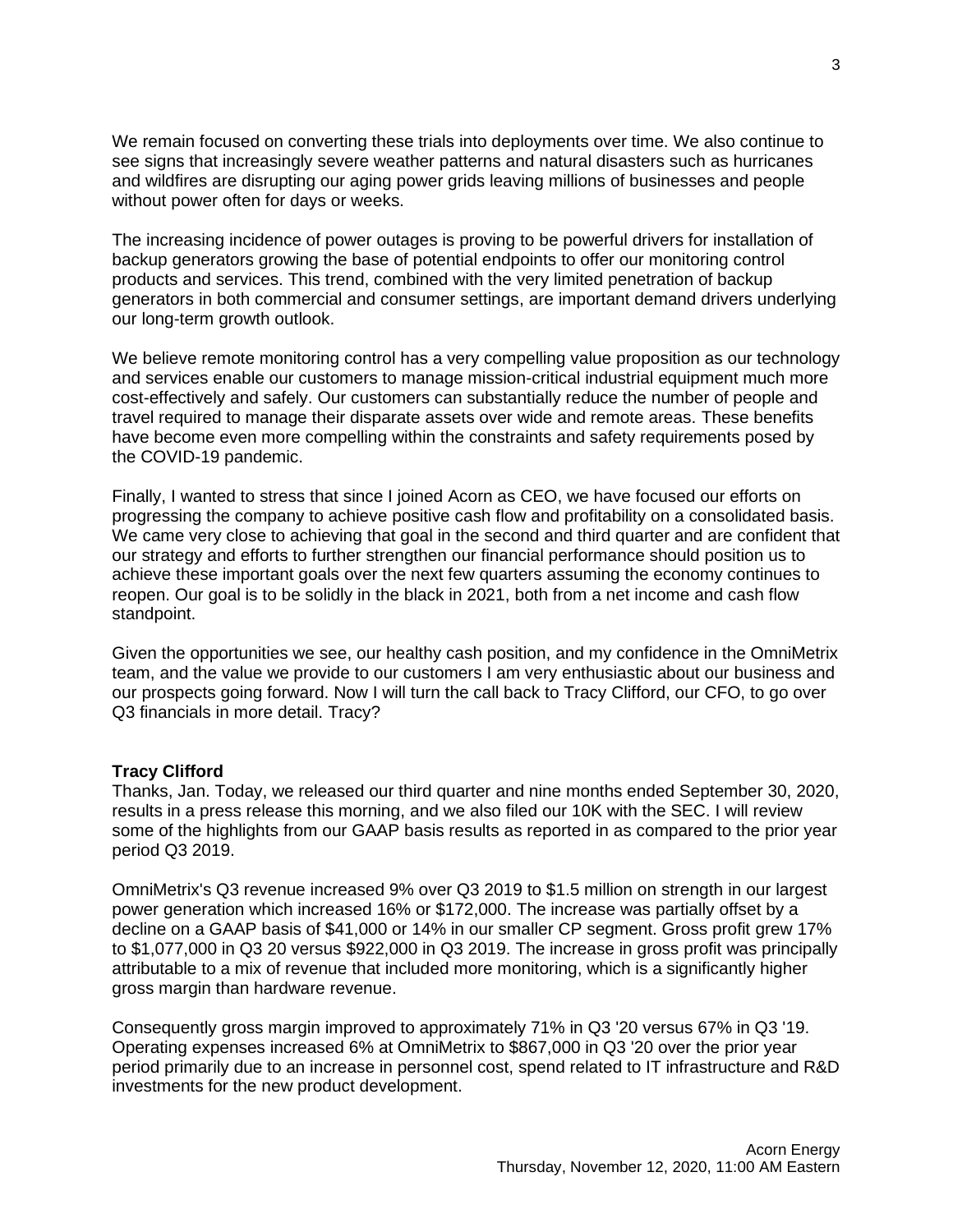In Q3, OmniMetrix provided performance base salary increases to employees, and the sales team resume travel to customer prospects that were open to receiving outside vendor meetings. We anticipate a higher expense trend to continue in Q4 for similar reasons as to our continuing investments in the company.

With gross profit growing faster than operating cost, OmniMetrix reported Q3 '20 operating income of \$210,000 or nearly double the prior year period operating profit of \$106,000. At the corporate level, G&A expenses increased by a nominal amount of 3% to \$233,000 in Q3 versus \$227,000 in Q3 2019 as a result of increased professional fees that remained flat for the first nine months of 2020 relative to 2019. Management does not expect corporate G&A expense to change maturely in the near term other than potential expenses that may be required to support growth at OmniMetrix.

Net loss attributable to Acorn shareholders improved to \$32,000 or zero cents per share in Q3 '20 as compared to a loss of \$121,000 also at zero cents per share in Q3 '19. For the first nine months of 2020, Acorn's net loss attributable to shareholders improved to \$348,000 or a penny per share versus \$557,000 or \$0.02 per share in the first nine months of 2019.

Looking at cash flow on a consolidated basis, we generated \$300,000 from operating activities in the nine months ended September 30, 2020, as compared to a use of cash of \$423,000 in the first nine months of 2019. The improvement was due to an increased receivables collection as well as to the reduced net loss.

Consolidated cash and cash equivalents were \$1,966,000 on September 30, and \$2,006,000 on November 9. In April, the company had received aggregate loan proceeds of \$461,000 from the paycheck protection program. Subsequent to year-end, we elected to repay a portion of those proceeds, and we received confirmation after we filed for forgiveness on approximately \$423,000 that we did receive forgiveness of that amount, and it will be recognized in the fourth quarter.

That includes my review of the financial results, and now I would like to turn the call back over to the operator so we can take your questions. Operator?

# **QUESTION AND ANSWER**

### **Operator**

All participants are in a listen-only mode. Should you need assistance, please signal a conference specialist by pressing "\*" "0". To ask a question, you may press "\*" "1" on your telephone keypad. To withdraw your questions, please press "\*" "2". At this time, we will pause momentarily to assemble our roster.

Our first question comes from Skyler Christian, a private investor. Please go ahead.

#### **Skyler Christian**

Hey, guys. Just a few quick questions regarding the dealers that sell your products. I was wondering if you would know how many dealers currently carry your products, and then I guess furthering that, do you have any sort of idea of what proportion of those dealers that you sell to try and include the cost of monitoring into the cost of a new generator? Thank you.

### **Jan Loeb**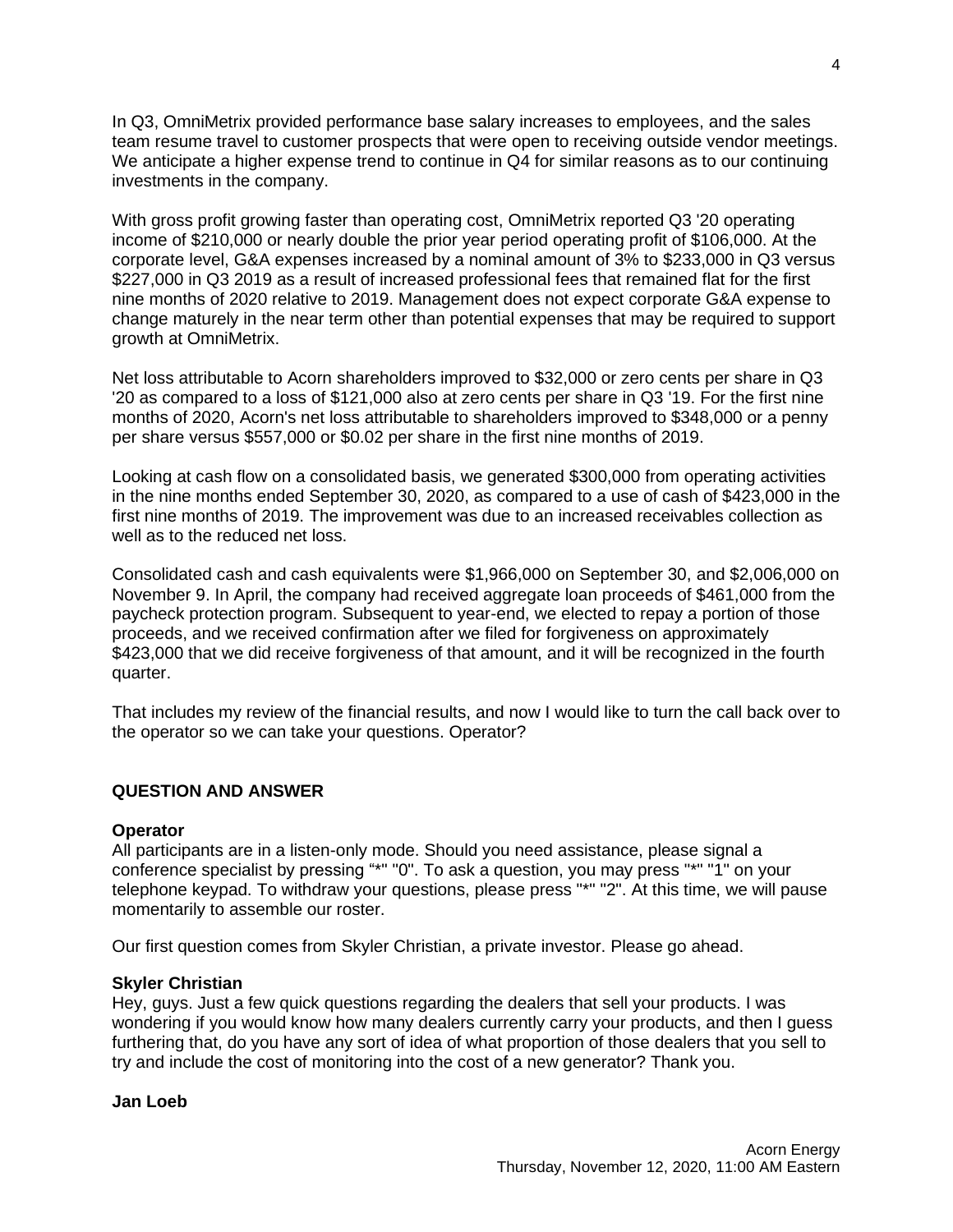Skyler, I am assuming you are talking only in the PG business because that is where we deal with dealers, and if I had to take a rough guess, I would say we have approximately 120 dealers who use our product, some of them on the lower end and some use them all of the time, some dealers are bigger, some dealers are smaller.

We find that the dealers usually wrap our monitoring fee within a maintenance package. Depending on how a person buys their generators some people buy the generator just the generator and then some people by the generator on terms and some people buy the generator with a maintenance package, and we find that most people buy a generator with a maintenance package; if you are spending that kind of money on a system you generally want to make sure that it is running and serviced by the dealer and so we find that the monitoring is usually wrapped up within the maintenance contract.

## **Skyler Christian**

Got it. Does that imply that so for example or I guess whenever a customer goes to the dealers, are they given the option typically to choose the monitoring or is it just typically built-in automatically when the customer approaches the dealer to want to purchase a generator if you would know that?

## **Jan Loeb**

Again, really totally depends on the dealer. Since the customer gets the alert as well certainly, the customer is aware of the monitoring service. The interesting thing about it is that our monitoring service is also a benefit to the dealer in that the dealer gets important information from the monitor as it relates to what might be problematic with the generator in advance of the problem happening and therefore, it's a cost savings for the dealer to have a monitor on in order that he has efficient truck rolls and the right technicians on the right problem. It really depends on the dealer, but it's a benefit to all parties.

### **Skyler Christian**

Got it and appreciate it. Thank you.

# **Operator**

As a reminder, if you have a question, please press "\*" "1" to be joined into the queue. Our next question comes from Richard Sosa, a private investor. Please go ahead.

### **Richard Sosa**

Hi. Good morning, Jan. Nice quarter. I just had a question on the Omni Pro software. You haven't talked about it for a few quarters; just wanted to get a better sense of any potential competitors and why you chose to do it, and what kind of traction you are getting.

### **Jan Loeb**

Okay. Good morning, Richard. We literally we just launched it a week ago, I can't tell you we have had any traction. We have obviously had it in some beta sites with some of our bigger customers and gotten positive feedback, but positive feedback does not necessarily translate into revenue as fast as we would all like it to be.

We felt, and we have gotten some feedback from our customers, that the OmniView which is the product that we had prior to Omni Pro, was a little hard to use and deal with, and we felt that upgrading OmniView, which has been in use for many, many years its time has come, and that is why we invested significantly into Omni Pro.